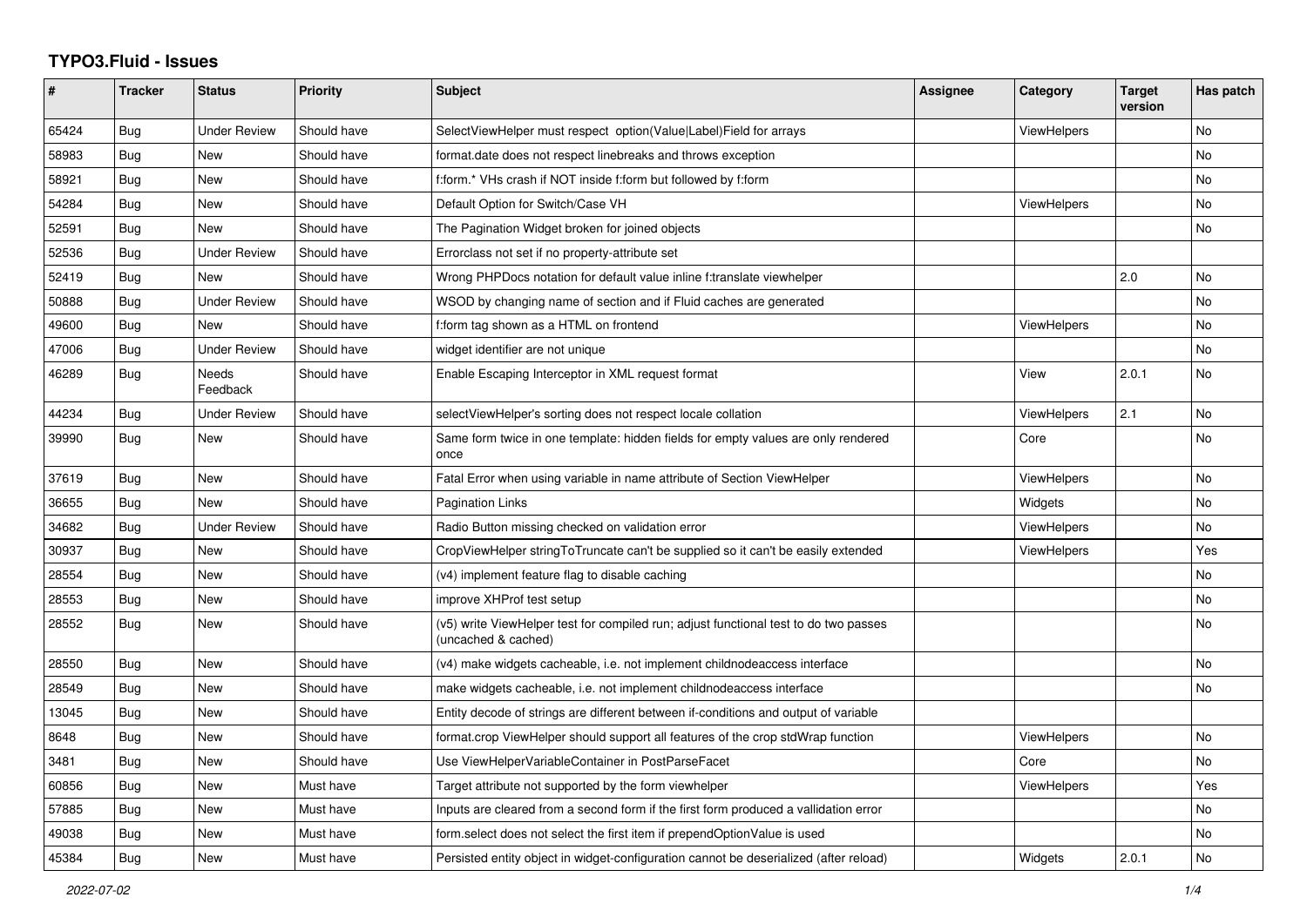| ∦     | <b>Tracker</b> | <b>Status</b>            | <b>Priority</b> | <b>Subject</b>                                                                      | <b>Assignee</b>             | Category    | <b>Target</b><br>version | Has patch |
|-------|----------------|--------------------------|-----------------|-------------------------------------------------------------------------------------|-----------------------------|-------------|--------------------------|-----------|
| 40064 | Bug            | New                      | Must have       | Multiselect is not getting persisted                                                |                             | ViewHelpers |                          | No        |
| 38369 | Bug            | New                      | Must have       | Resource ViewHelpers should not fall back to request package                        |                             | View        |                          | No        |
| 27607 | Bug            | New                      | Must have       | Make Fluid comparisons work when first element is STRING, second is NULL.           |                             | Core        |                          | No        |
| 51239 | Bug            | <b>Under Review</b>      | Must have       | AbstractViewHelper use incorrect method signature for "\$this->systemLogger->log()" | Adrian Föder                | Core        |                          | Yes       |
| 58862 | <b>Bug</b>     | Needs<br>Feedback        | Should have     | FormViewHelper doesn't accept NULL as value for \$arguments                         | Bastian<br>Waidelich        | ViewHelpers |                          | Yes       |
| 53806 | Bug            | <b>Under Review</b>      | Should have     | Paginate widget maximumNumberOfLinks rendering wrong number of links                | <b>Bastian</b><br>Waidelich | Widgets     |                          | No        |
| 59057 | <b>Bug</b>     | <b>Under Review</b>      | Must have       | Hidden empty value fields shoud be disabled when related field is disabled          | Bastian<br>Waidelich        | ViewHelpers |                          | No        |
| 55008 | Bug            | <b>Under Review</b>      | Should have     | Interceptors should be used in Partials                                             | Christian Müller            |             |                          | No        |
| 33628 | Bug            | <b>Needs</b><br>Feedback | Must have       | Multicheckboxes (multiselect) for Collections don't work                            | Christian Müller            | ViewHelpers |                          | No        |
| 36662 | Bug            | Needs<br>Feedback        | Should have     | Checked state isn't always correct when property is collection                      | Kevin Ulrich<br>Moschallski | ViewHelpers | 1.1.1                    | No        |
| 40998 | Bug            | <b>Under Review</b>      | Should have     | Missing parent request namespaces in form field name prefix                         | Sebastian<br>Kurfuerst      | ViewHelpers | 1.1.1                    | No        |
| 28551 | Bug            | Accepted                 | Should have     | (v4) backport VHTest                                                                | Sebastian<br>Kurfuerst      |             |                          | No        |
| 12863 | <b>Bug</b>     | New                      | Should have     | Attributes of a viewhelper can't contain a '-'                                      | Sebastian<br>Kurfuerst      | Core        |                          | No        |
| 33551 | Bug            | New                      | Must have       | View helper values break out of a partial scope                                     | Sebastian<br>Kurfuerst      | Core        |                          | No        |
| 62346 | Feature        | <b>New</b>               | Could have      | f:comment should have high precende                                                 |                             | Core        | 3.x                      | <b>No</b> |
| 60181 | Feature        | New                      | Could have      | Caching mechanism for Fluid Views/Templates                                         |                             | View        |                          | No        |
| 48355 | Feature        | New                      | Could have      | Assign output of viewhelper to template variable for further processing.            |                             |             |                          |           |
| 36559 | Feature        | New                      | Could have      | New widget progress bar                                                             |                             |             |                          | Yes       |
| 30555 | Feature        | New                      | Could have      | Make TagBuilder more extensible                                                     |                             | Core        |                          | No        |
| 10472 | Feature        | New                      | Could have      | Fluid Standalone distribution                                                       |                             | Core        |                          | No        |
| 8989  | Feature        | Needs<br>Feedback        | Could have      | Search path for fluid template files                                                |                             | View        |                          | No        |
| 7608  | Feature        | New                      | Could have      | Configurable shorthand/object accessor delimiters                                   |                             | Core        |                          | Yes       |
| 1907  | Feature        | New                      | Could have      | Default values for view helpers based on context                                    |                             | Core        |                          |           |
| 60271 | Feature        | New                      | Should have     | Paginate viewhelper, should also support arrays                                     |                             |             |                          | No        |
| 60003 | Feature        | New                      | Should have     | Add required-Attribute to f:form.password                                           |                             | ViewHelpers |                          | No        |
| 51277 | Feature        | New                      | Should have     | ViewHelper context should be aware of actual file occurrence                        |                             |             |                          | No        |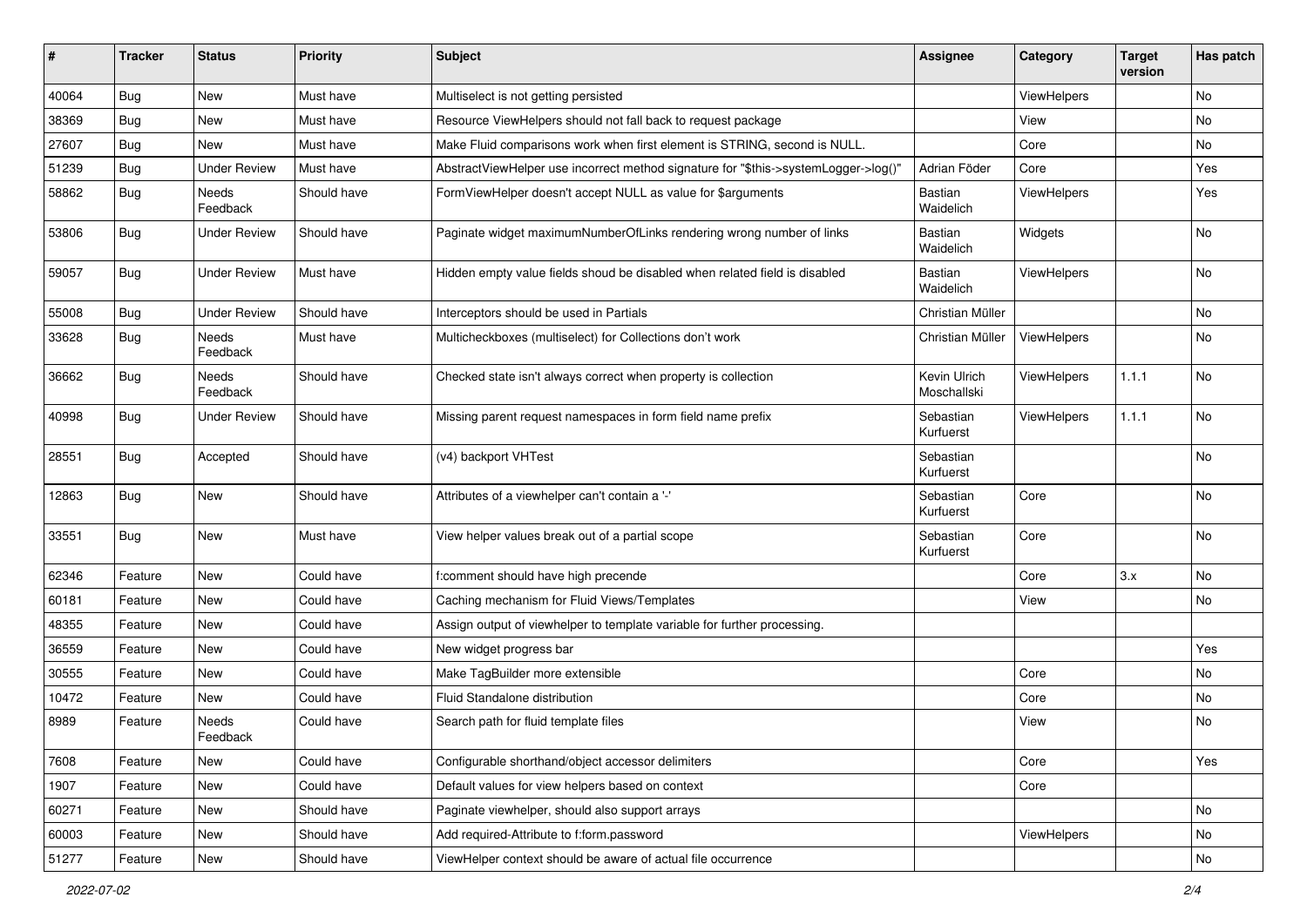| #     | <b>Tracker</b> | <b>Status</b>       | <b>Priority</b>      | <b>Subject</b>                                                                                | <b>Assignee</b>        | Category    | <b>Target</b><br>version | Has patch |
|-------|----------------|---------------------|----------------------|-----------------------------------------------------------------------------------------------|------------------------|-------------|--------------------------|-----------|
| 49756 | Feature        | <b>Under Review</b> | Should have          | Select values by array key in checkbox viewhelper                                             |                        |             |                          | <b>No</b> |
| 46545 | Feature        | New                 | Should have          | Better support for arrays in options of SelectViewHelper                                      |                        |             |                          | No        |
| 46257 | Feature        | <b>Under Review</b> | Should have          | Add escape sequence support for Fluid                                                         |                        | Core        |                          | No        |
| 45345 | Feature        | Needs<br>Feedback   | Should have          | Easy to use comments for fluid that won't show in output                                      |                        |             |                          |           |
| 45153 | Feature        | New                 | Should have          | f:be.menus.actionMenuItem - Detection of the current select option is insufficient            |                        |             |                          | <b>No</b> |
| 42397 | Feature        | New                 | Should have          | Missing viewhelper for general links                                                          |                        |             |                          | No        |
| 40081 | Feature        | New                 | Should have          | Allow assigned variables as keys in arrays                                                    |                        |             |                          | No        |
| 39936 | Feature        | New                 | Should have          | registerTagAttribute should handle default values                                             |                        | ViewHelpers |                          | No        |
| 38130 | Feature        | New                 | Should have          | Checkboxes and multiple select fields should have an assignable default value                 |                        |             |                          | No        |
| 36410 | Feature        | New                 | Should have          | Allow templates to send arguments back to layout                                              |                        | ViewHelpers |                          | No        |
| 33215 | Feature        | New                 | Should have          | RFC: Dynamic values in ObjectAccess paths                                                     |                        |             |                          | No        |
| 31955 | Feature        | New                 | Should have          | f:uri.widget                                                                                  |                        | Widgets     |                          | No        |
| 9514  | Feature        | New                 | Should have          | Support explicit Array Arguments for ViewHelpers                                              |                        |             |                          |           |
| 4704  | Feature        | New                 | Should have          | Improve parsing exception messages                                                            |                        | Core        |                          |           |
| 3291  | Feature        | Needs<br>Feedback   | Should have          | Cacheable viewhelpers                                                                         |                        |             |                          | No        |
| 51100 | Feature        | New                 | Must have            | Links with absolute URI should have the option of URI Scheme                                  |                        | ViewHelpers |                          | No        |
| 3725  | Feature        | New                 | Could have           | <b>CSS Engine</b>                                                                             | Christian Müller       | ViewHelpers |                          | <b>No</b> |
| 37095 | Feature        | New                 | Should have          | It should be possible to set a different template on a Fluid TemplateView inside an<br>action | Christopher<br>Hlubek  |             |                          | No        |
| 43346 | Feature        | <b>Under Review</b> | Should have          | Allow property mapping configuration via template                                             | Karsten<br>Dambekalns  | ViewHelpers | 2.1                      | No        |
| 52640 | Feature        | <b>Under Review</b> | Should have          | Create an UnlessViewHelper as opposite to the IfViewHelper                                    | Marc Neuhaus           |             |                          | No        |
| 9005  | Feature        | Accepted            | Could have           | Fluid Template Analyzer (FTA)                                                                 | Sebastian<br>Kurfuerst |             |                          |           |
| 5933  | Feature        | Accepted            | Should have          | Optional section rendering                                                                    | Sebastian<br>Kurfuerst | ViewHelpers |                          | <b>No</b> |
| 33394 | Feature        | Needs<br>Feedback   | Should have          | Logical expression parser for BooleanNode                                                     | <b>Tobias Liebig</b>   | Core        |                          | No        |
| 26664 | Task           | New                 | Won't have this time | Clean up Form ViewHelpers                                                                     |                        | ViewHelpers |                          | No        |
| 26658 | Task           | New                 | Won't have this time | Make Form ViewHelpers consistent                                                              |                        | ViewHelpers |                          | No        |
| 34309 | Task           | New                 | Could have           | Unknown ViewHelpers cause exception - should be handled more graceful                         |                        | ViewHelpers |                          | No        |
| 56237 | Task           | New                 | Should have          | in-line (Condition) View Helpers should not evaluate on parsing                               |                        |             |                          | No        |
| 47669 | Task           | New                 | Should have          | FormViewHelper does not define the default request method                                     |                        |             |                          | No        |